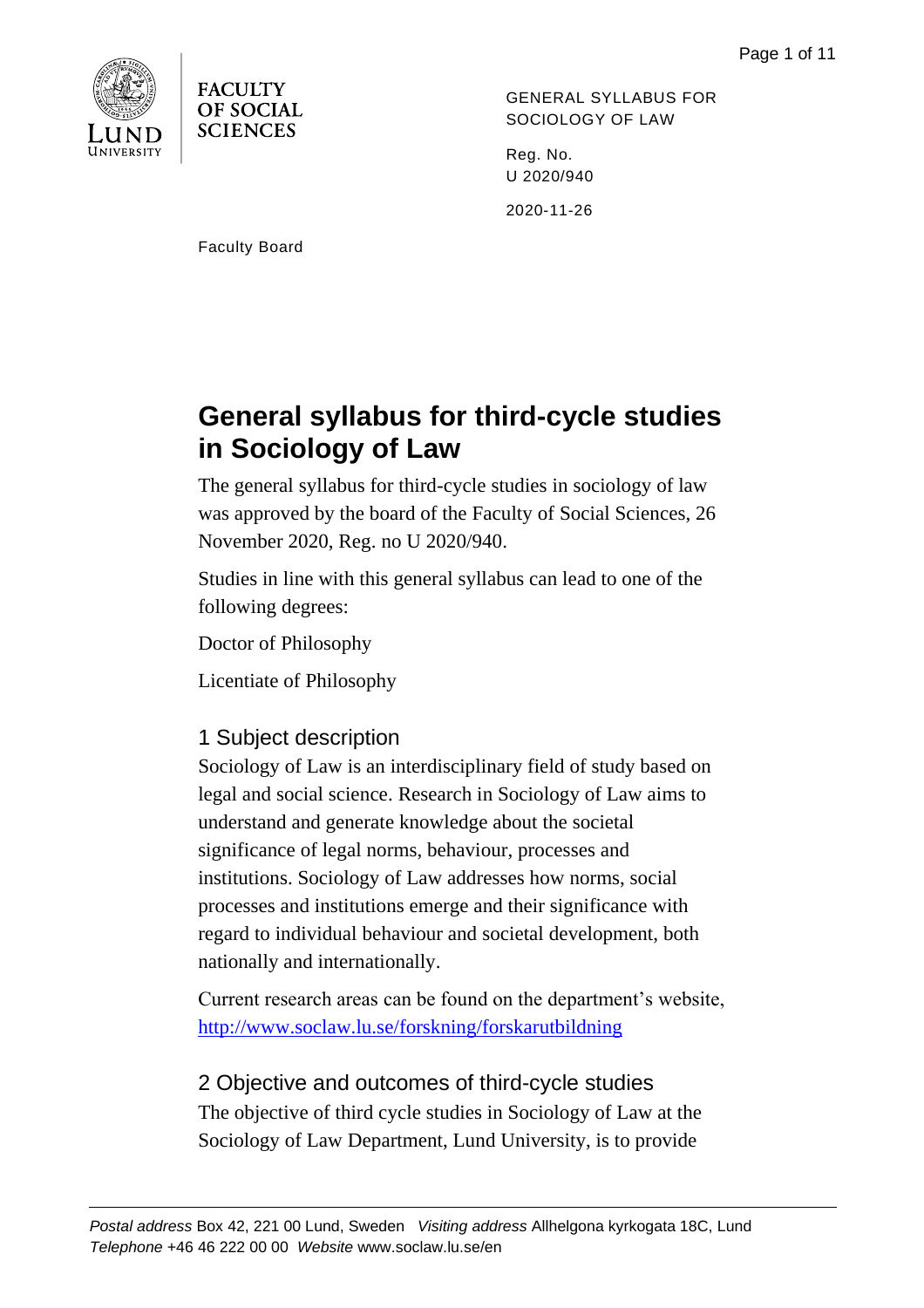students with specialised knowledge in Sociology of Law and to train them to become independent and critical researchers with broad knowledge of social science theory, methodological skill and judgement, and the ability to conduct research projects.

#### **2.1 Doctor of Philosophy**

On completion of the programme, the third-cycle student is to have acquired the following knowledge and skills:

#### *Knowledge and understanding*

For the degree of Doctor the third-cycle student shall

- demonstrate broad knowledge and systematic understanding of the research field as well as advanced and up-to-date specialised knowledge in a limited area of this field, and
- demonstrate familiarity with research methodology in general and the methods of the specific field of research in particular.

#### *Competence and skills*

For the degree of Doctor the third-cycle student shall

- demonstrate the capacity for scholarly analysis and synthesis as well to review and assess new and complex phenomena, issues and situations autonomously and critically
- demonstrate the ability to identify and formulate issues with scholarly precision critically, autonomously and creatively, and to plan and use appropriate methods to undertake research and other qualified tasks within predetermined time frames and to review and evaluate such work
- demonstrate through a dissertation the ability to make a significant contribution to the formation of knowledge through his or her own research
- demonstrate the ability in both national and international contexts to present and discuss research and research findings authoritatively in speech and writing and in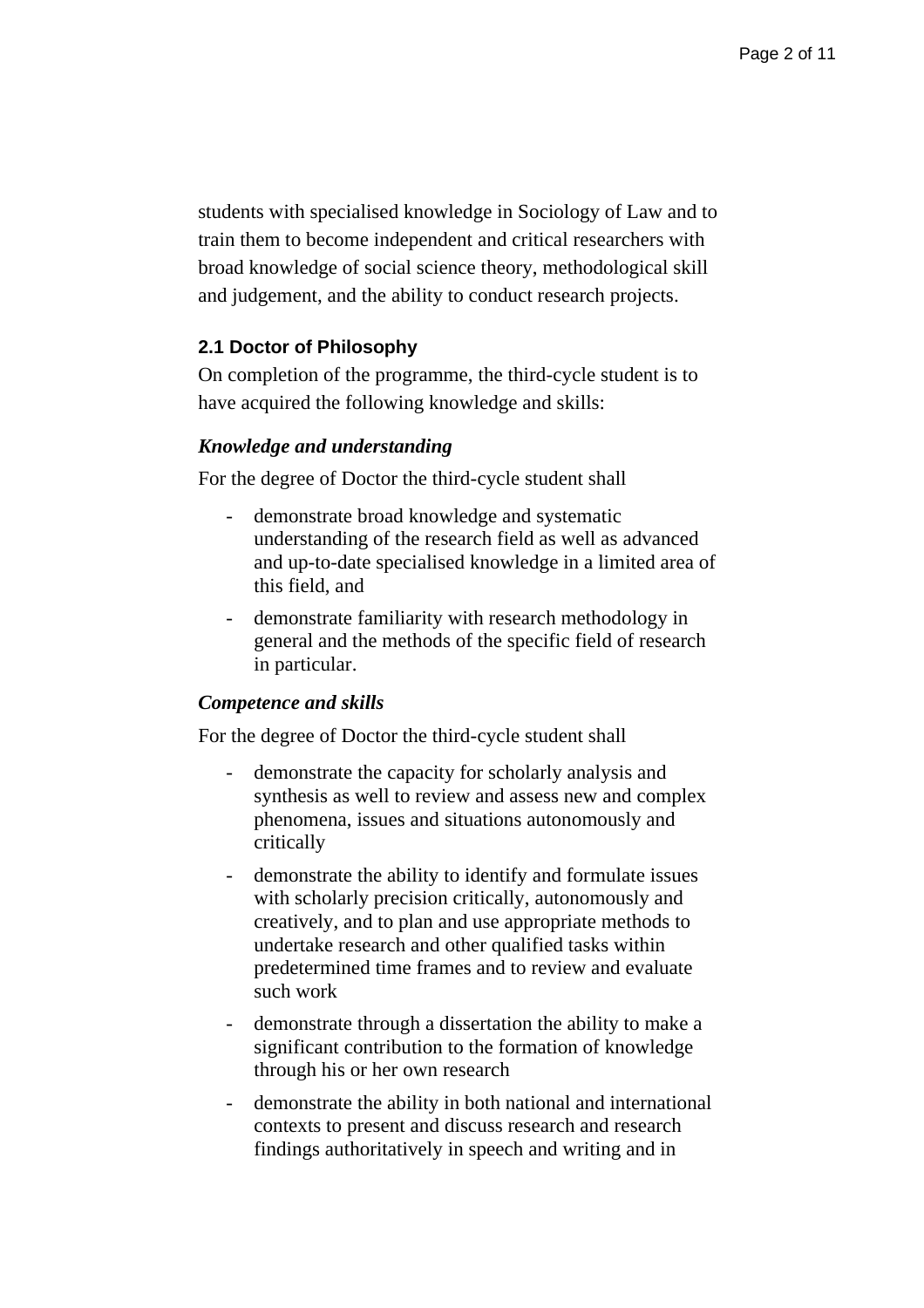dialogue with the academic community and society in general

- demonstrate the ability to identify the need for further knowledge, and
- demonstrate the capacity to contribute to social development and support the learning of others both through research and education and in some other qualified professional capacity.

# *Judgement and approach*

For the degree of Doctor the third-cycle student shall

- demonstrate intellectual autonomy and disciplinary rectitude as well as the ability to make assessments of research ethics, and
- demonstrate specialised insight into the possibilities and limitations of research, its role in society and the responsibility of the individual for how it is used.

# **2.2 Degree of Licentiate**

On completion of the programme, the third-cycle student is to have acquired the following knowledge and skills:

# *Knowledge and understanding*

For a degree of Licentiate the third-cycle student shall demonstrate

- knowledge and understanding in the field of research including current specialist knowledge in a limited area of this field as well as specialised knowledge of research methodology in general and the methods of the specific field of research in particular.

#### *Competence and skills*

For a degree of Licentiate the third-cycle student shall

- demonstrate the ability to identify and formulate issues with scholarly precision critically, autonomously and creatively, and to plan and use appropriate methods to undertake a limited piece of research and other qualified tasks within predetermined time frames in order to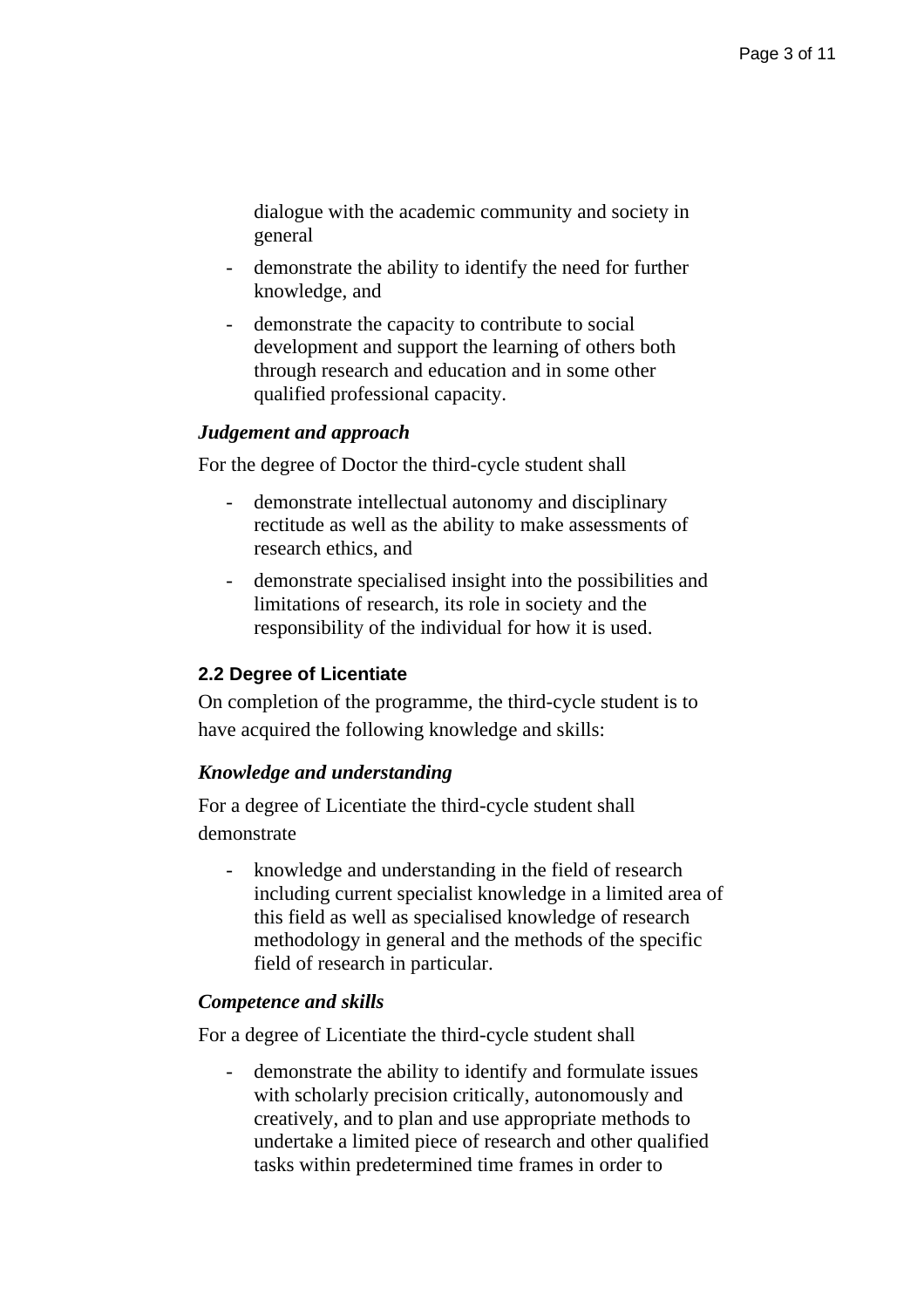contribute to the formation of knowledge as well as to evaluate this work

- demonstrate the ability in both national and international contexts to present and discuss research and research findings in speech and writing and in dialogue with the academic community and society in general, and
- demonstrate the skills required to participate autonomously in research and development work and to work autonomously in some other qualified capacity

# *Judgement and approach*

For a degree of Licentiate the third-cycle student shall

- demonstrate intellectual autonomy and disciplinary rectitude as well as the ability to make assessments of research ethics, and
- demonstrate specialised insight into the possibilities and limitations of research, its role in society and the responsibility of the individual for how it is used.
- demonstrate the ability to identify the personal need for further knowledge and take responsibility for his or her ongoing learning.

# 3 Admission requirements

The requirements for admission to third-cycle studies are that the applicant meets the general and specific admission requirements and is considered in other respects to have the ability required to benefit from the programme.

# **3.1 General admission requirements**

A person meets the general admission requirements for thirdcycle studies if he or she

- 1. has been awarded a second-cycle qualification
- 2. has satisfied the requirements for courses comprising at least 240 credits of which at least 60 credits were awarded in the second cycle, or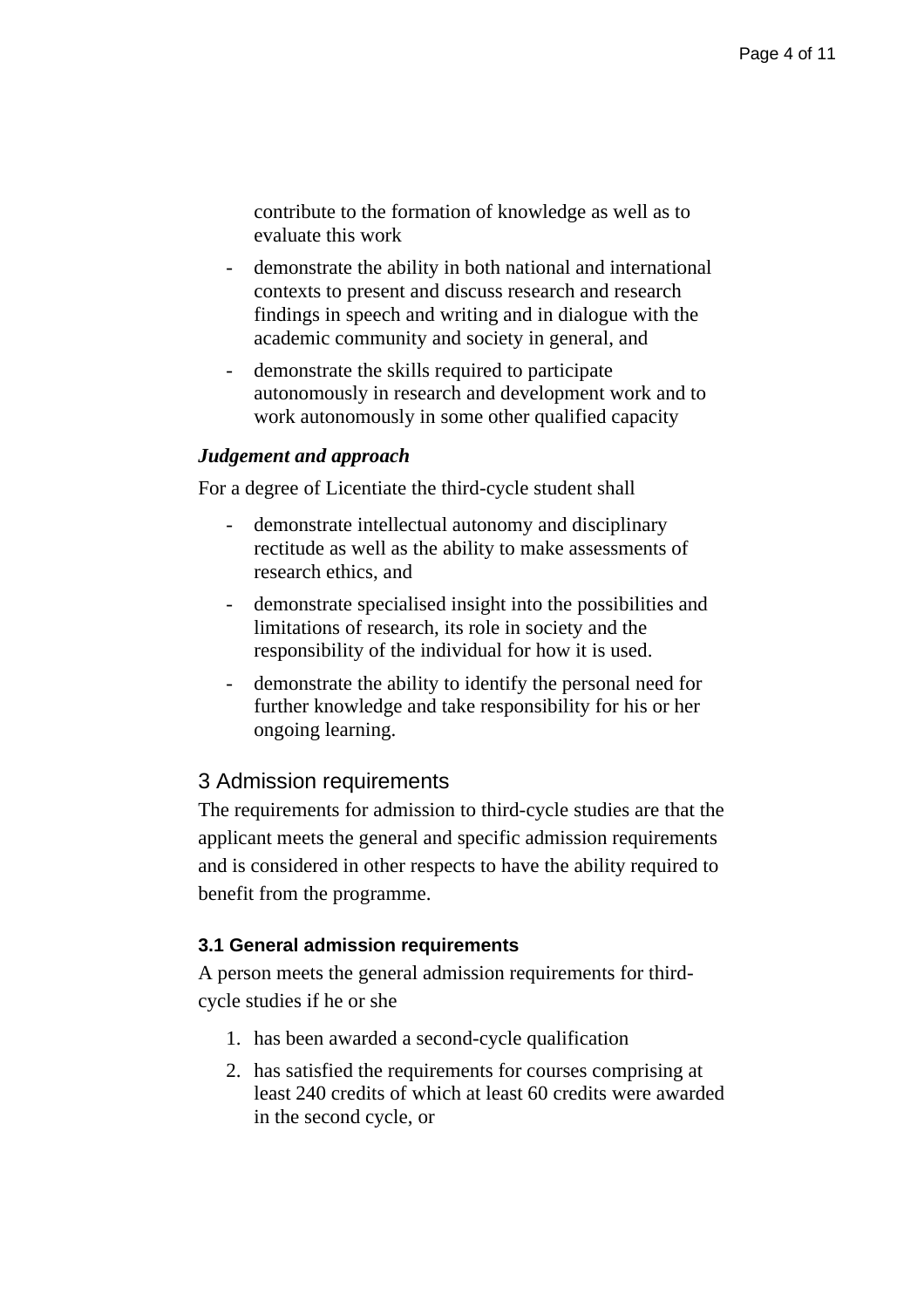3. has acquired substantially equivalent knowledge in some other way in Sweden or abroad.

The faculty board may permit an exemption from the general entry requirements for an individual applicant, if there are special grounds.

#### **3.2 Specific admission requirements**

Those who have completed course requirements of at least 30 credits in the subject area (or equivalent) or areas of relevance to the subject area, of which at least 15 credits consist of independent projects at second-cycle level, or equivalent knowledge acquired in Sweden or abroad, meet the specific admission requirements for the third-cycle programme in sociology of law.

# **3.3 Credit transfer from previous studies**

If a student at a higher education institution has successfully completed a second-cycle course or study programme, he or she is entitled to transfer the credits awarded for the course or study programme to the third-cycle programme if the examiner, following a review, judges that the course justifies a credit transfer. Credit transfer shall be considered at the request of the student on a case-by-case basis.

#### 4 Admission and selection

Admission of third-cycle students is granted in accordance with the Admissions Regulations for doctoral programmes at Lund University and the Regulations for third-cycle education at the Faculty of Social Sciences.

#### **4.1 Admission**

The faculty strives to admit third-cycle students on an annual basis following the announcement of study places at a set time. Students who are admitted to a Licentiate programme must reapply to be able to continue studies towards a degree of Doctor.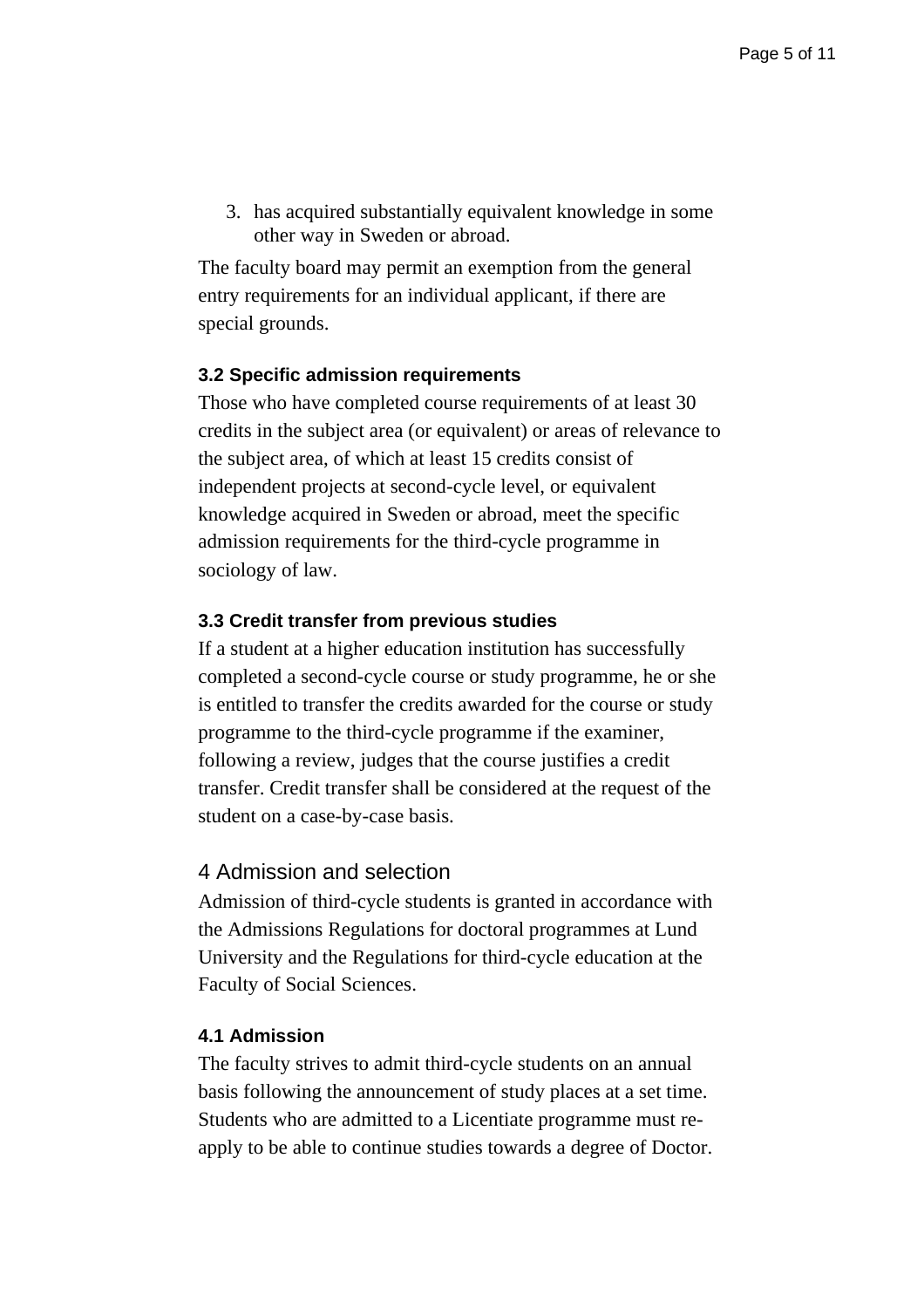Admissions are primarily granted to applicants to third-cycle courses and study programmes who have been appointed to doctoral studentships. Third-cycle students must have funding in the form a doctoral studentship or other funding in accordance with the University's admission regulations. The faculty board is responsible for a thorough assessment of the study funding.

# **4.2 Selection**

A selection among applicants must be made if there are a limited number of places. The basis for selection is the applicant's qualifications at the time of application. The overriding criterion is the applicant's ability to benefit from the third-cycle programme. Special emphasis is placed on the applicant's capacity to pursue research in the social sciences. However, the fact that an applicant is considered able to transfer credits from prior courses and study programmes or for professional or vocational experience may not give the applicant priority over other applicants.

In order to assess the ability to benefit from the third-cycle programme, the applicant's previous study results, papers, reports, research plans and any other research qualifications are considered. First- and second-cycle degree projects are accorded special weight. Relevant work experience can also be taken into account.

The faculty strives to ensure diversity. Gender equality must always be taken into account. Priority will be given to the underrepresented gender in the subject at Lund University, in cases of equally qualified applicants, unless there are valid reasons to the contrary.

#### 5 Third-cycle courses and study programmes

Third cycle studies that lead to a degree of Doctor comprise four years of full-time study (240 credits). Studies for a degree of Licentiate comprise two years of full-time study (120 credits).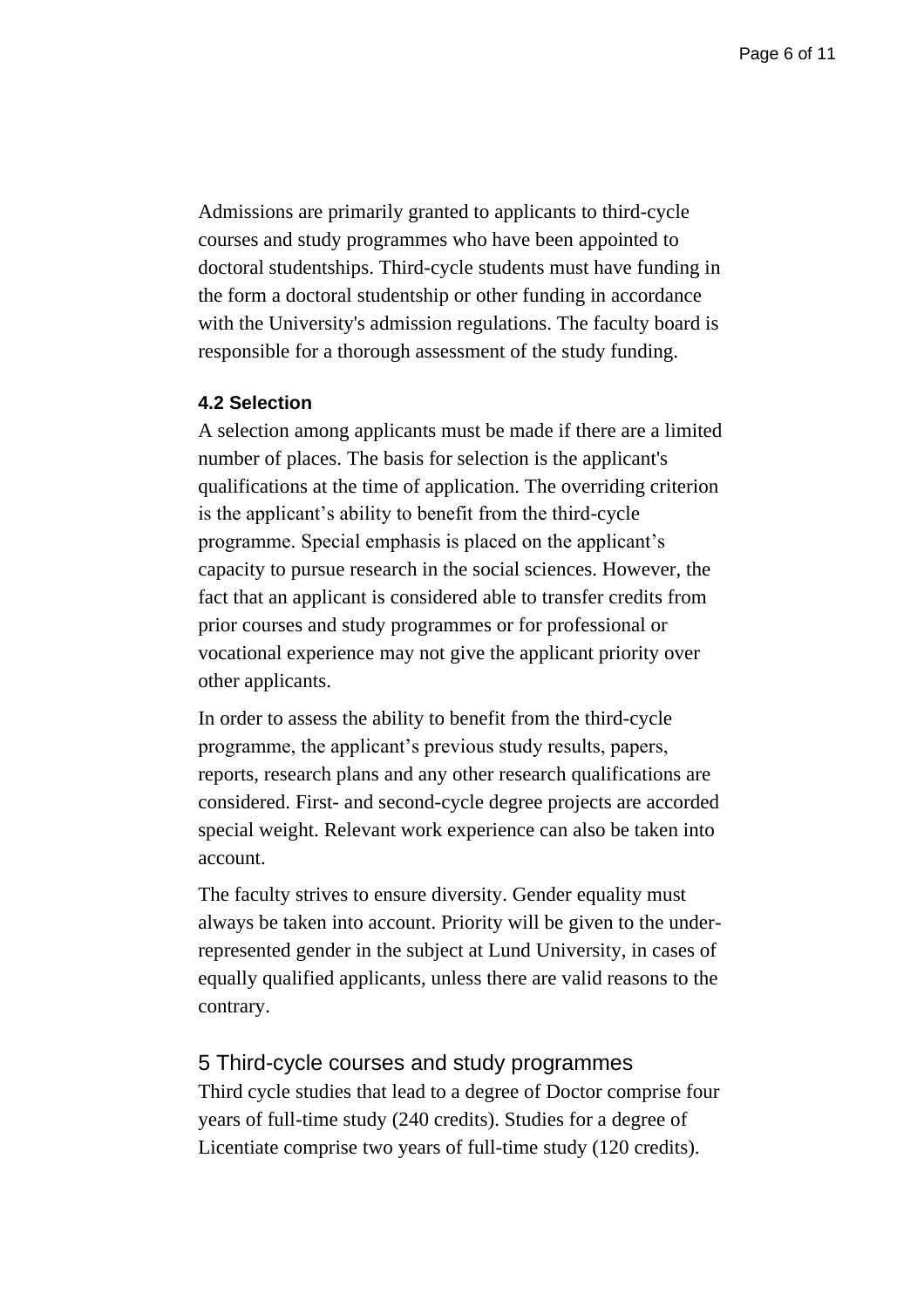Part-time studies (at least 50%) may be pursued but must be completed within eight years for the degree of Doctor and four years for the degree of Licentiate. The doctoral student is also entitled, but not obliged, to take a degree of Licentiate (120 credits) as a stage in third-cycle education leading to a degree of Doctor.

#### **5.1 Programme design**

The programme leading to a degree of Doctor comprises 240 credits, made up of courses comprising 60 credits and an academic thesis (PhD thesis) comprising 180 credits. The programme leading to a degree of Licentiate comprises 120 credits, made up of courses comprising 30 credits and a Licentiate thesis comprising 90 credits. Teaching is in the form of courses and seminars, and supervision of the thesis work. General seminars and guest lectures are also organised.

For a degree of Doctor the third-cycle student must have successfully completed all examinations in the programme and the PhD thesis. For a degree of Licentiate the third-cycle student must have successfully completed all examinations in the programme and the Licentiate thesis.

#### **5.2 Supervision**

At least two supervisors shall be appointed for each third-cycle student. One of them shall be nominated as the principal supervisor. The principal supervisor is to have the qualifications of an associate professor and be employed at Lund University. The individual study plan must specify the duties and responsibilities of each of the supervisors. Third-cycle students are entitled to supervision during the time deemed necessary for the studies. Supervision includes both help with the orientation of studies, thesis work and support throughout the studies. A third-cycle student who so requests shall be allowed to change supervisor.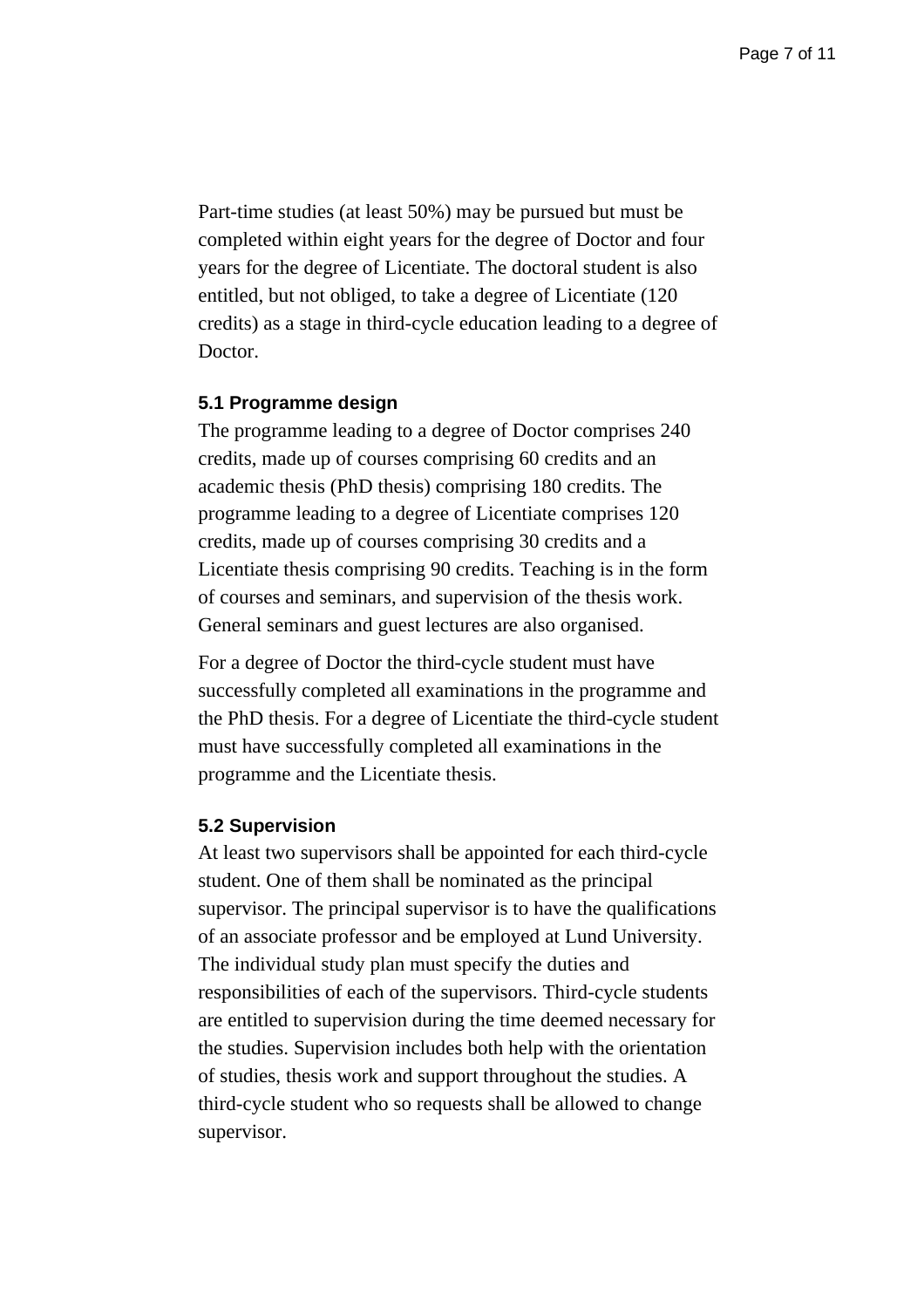# **5.3 Individual study plan**

At the start of the programme, the student shall draw up an individual study plan of the University's and their undertakings along with a timetable for the studies in consultation with the supervisors. The individual study plan must be followed up annually. The third-cycle student is to register at the start of each semester and, in consultation with the supervisors, specify the degree of activity for the current semester.

#### **5.4 Courses and other components**

The courses that can be included in the programme may be courses offered by the home department, faculty-wide courses or courses at other departments at or outside Lund University.

For courses at Lund University, there must be course syllabi that state the courses' learning outcomes, content and credits. For courses completed at other faculties and higher education institutions, the credits to be transferred are determined by the examiner. The courses to be taken by the individual student and to be included in the degree are to be specified in the individual study plan.

One of the grades Pass or Fail will be awarded for the thesis and other examinations within the programme. The examiner of courses is a professor or lecturer with the qualifications of an associate professor.

# *5.4.1 Courses*

For the degree of Doctor, 33 credits out of 60 credits are compulsory credit-earning components and are distributed as follows:

- At least one third-cycle course or individual independent study course in theory of science (7.5 credits);
- At least one third-cycle course or individual independent study course in sociology of law methodology (7.5 credits);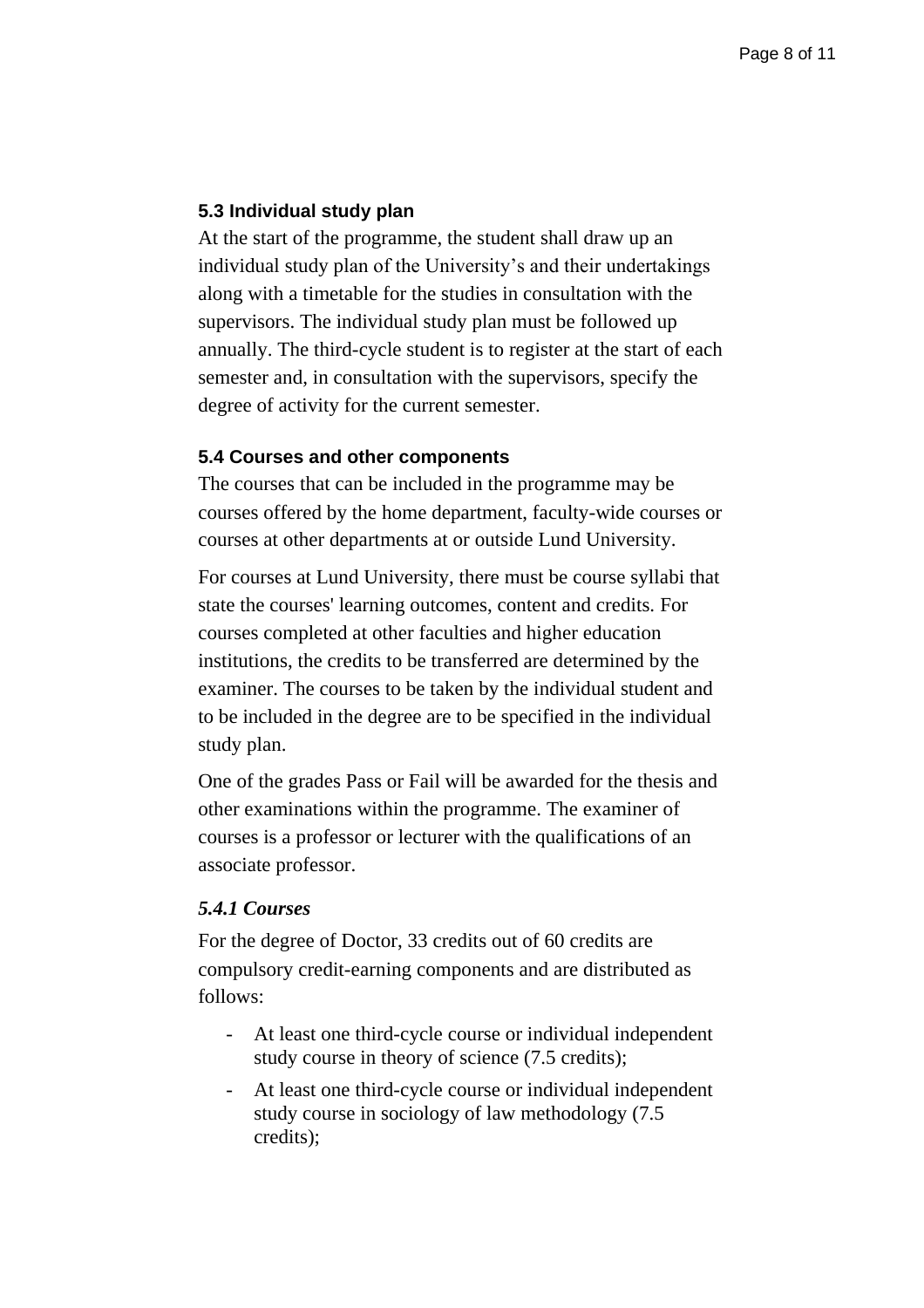- At least one third-cycle course or individual independent study course in theory of sociology of law (15 credits);
- At least one third-cycle course in research ethics (3 credits)

For the degree of Licentiate, 18 credits out of 30 credits are compulsory credit-earning components and are distributed as follows:

- At least one third-cycle course or individual independent study course in sociology of law methodology (7.5 credits);
- At least one third-cycle course or individual independent study course in theory of sociology of law (7.5 credits);
- At least one third-cycle course in research ethics (3 credits)

The remaining course credits may consist of additional thirdcycle courses, as well as one or both of the following noncompulsory, examined components: participation in doctoral or research seminars (maximum 7.5 credits) and individual independent study courses adapted to the individual third-cycle student's needs.

For all credit-earning components, the syllabus must be available in order for the credits to be registered in Ladok.

The choice of courses and required reading must provide broad knowledge in the area of sociology of law. The specific specialisation and choice of courses is decided in consultation with the supervisor.

# *5.4.2 Research seminars and other components*

As part of the studies, the third-cycle student is to participate in seminars on the department's research activities and other doctoral students' theses. Third-cycle students shall have the opportunity to present reports on the theoretical and/or methodological issues of the project, plans, papers and thesis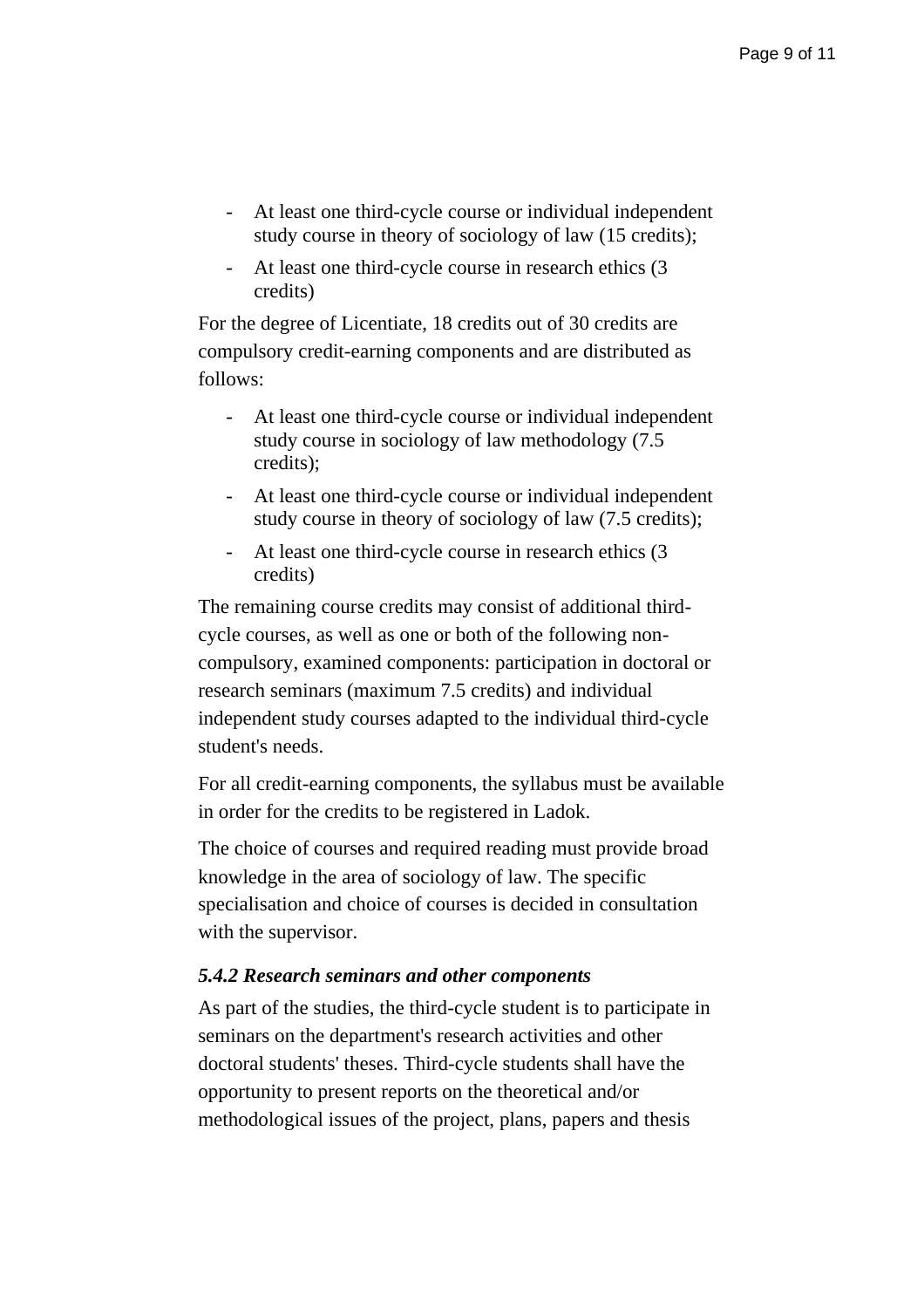texts, and critically review the academic thesis projects of fellow students.

Third-cycle students shall present their thesis at no fewer than three seminars:

- 1. When the plan for the work is drawn up (thesis report)
- 2. When the work has reached its halfway point (midway seminar),
- 3. Concluding seminar in preparation for the public defence/public seminar

# **5.5 Thesis**

The PhD thesis is the most important component of the third cycle programme leading to the degree of Doctor. The thesis is to be based on an independently pursued research project.

The PhD thesis is to be designed as a unified research study (monograph thesis) or as a number of research articles that are to be accompanied by an introductory summary in which the components are placed within a whole (compilation thesis).

A work by two or more authors may be approved as a doctoral thesis or part thereof, if the contributions of the different authors are so clearly specified that they can be assessed individually.

The thesis is to be defended orally at a public defence. It is awarded one of the grades Pass or Fail, with the grades being awarded by an examining committee.

#### **5.6 Licentiate thesis**

The Licentiate thesis for the degree of Licentiate shall be presented orally at a public seminar. It is awarded one of the grades Pass or Fail by an examining committee.

#### **5.7 Departmental duties**

A third-cycle student can participate in departmental work within a framework of a maximum of 20% of full-time working hours. The third-cycle student must be compensated by a